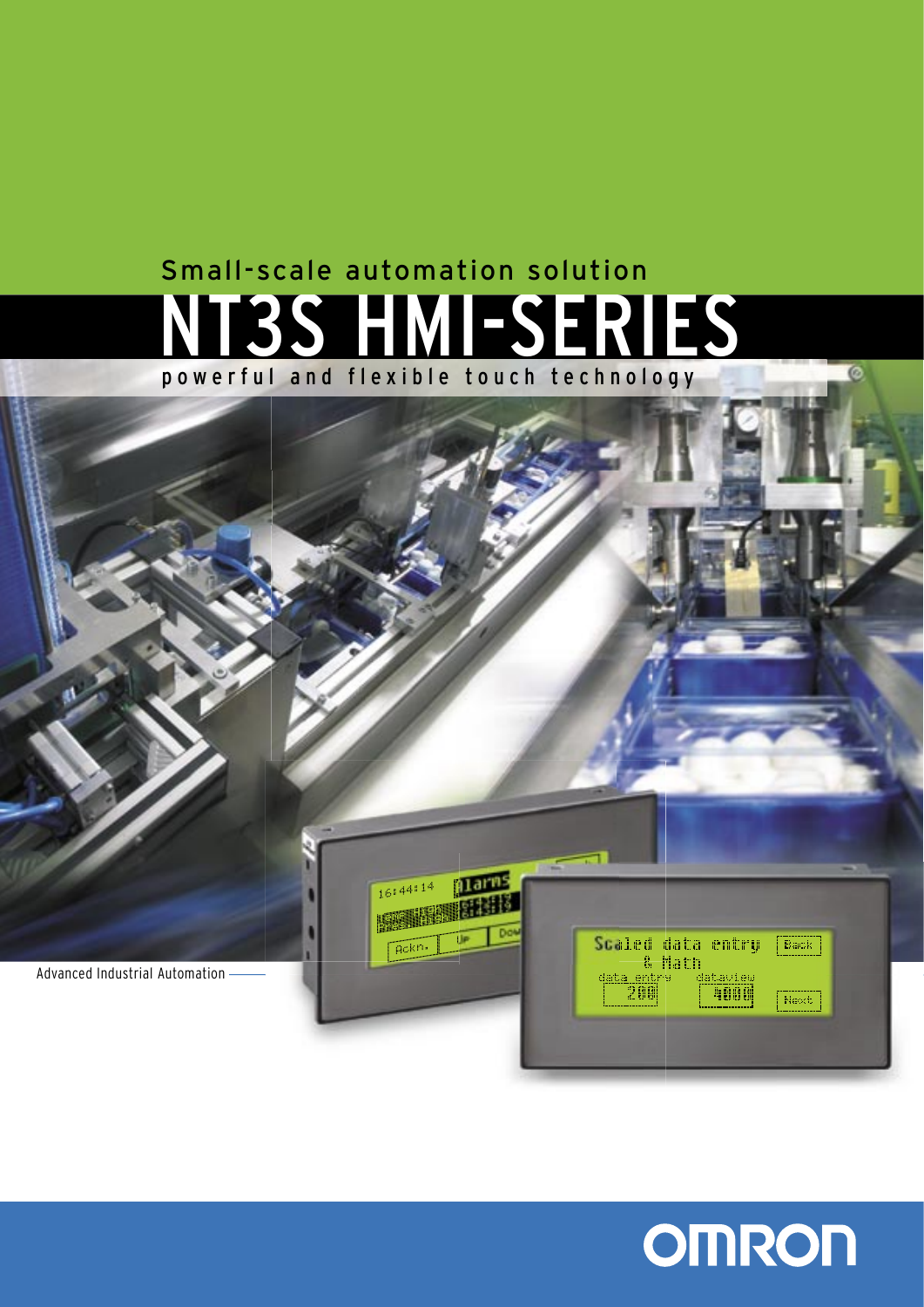The Omron NT3S terminal is designed to replace mechanical pushbuttons and lamps or text based function key terminals by offering extra functionality, without increasing overall costs. The NT3S-series offers powerful, free programmable functionality on a small touch screen based user interface. You can create your own "function keys" wherever you want them on your screen and at the same time make use of text in multiple languages. You can also use comprehensive graphics to monitor your application. This product is a step up from our NT2S/NT11S function key series and a step up to our more intelligent NS-series.

Back

Ñext

Porta Br

 $16:44:14$ 

gakn.

# Small, Powerful, Flexible, Economic ..... NT3S

The NT3S applications are designed by making use of standard objects like text displays, bar graphs and lamps, and on the other hand by tasks that can for instance be assigned to buttons and screens. Also application specific functionality like alarms and recipes can be easily configured with the free software NT-XS. This software is also used to program our NT2S function key series.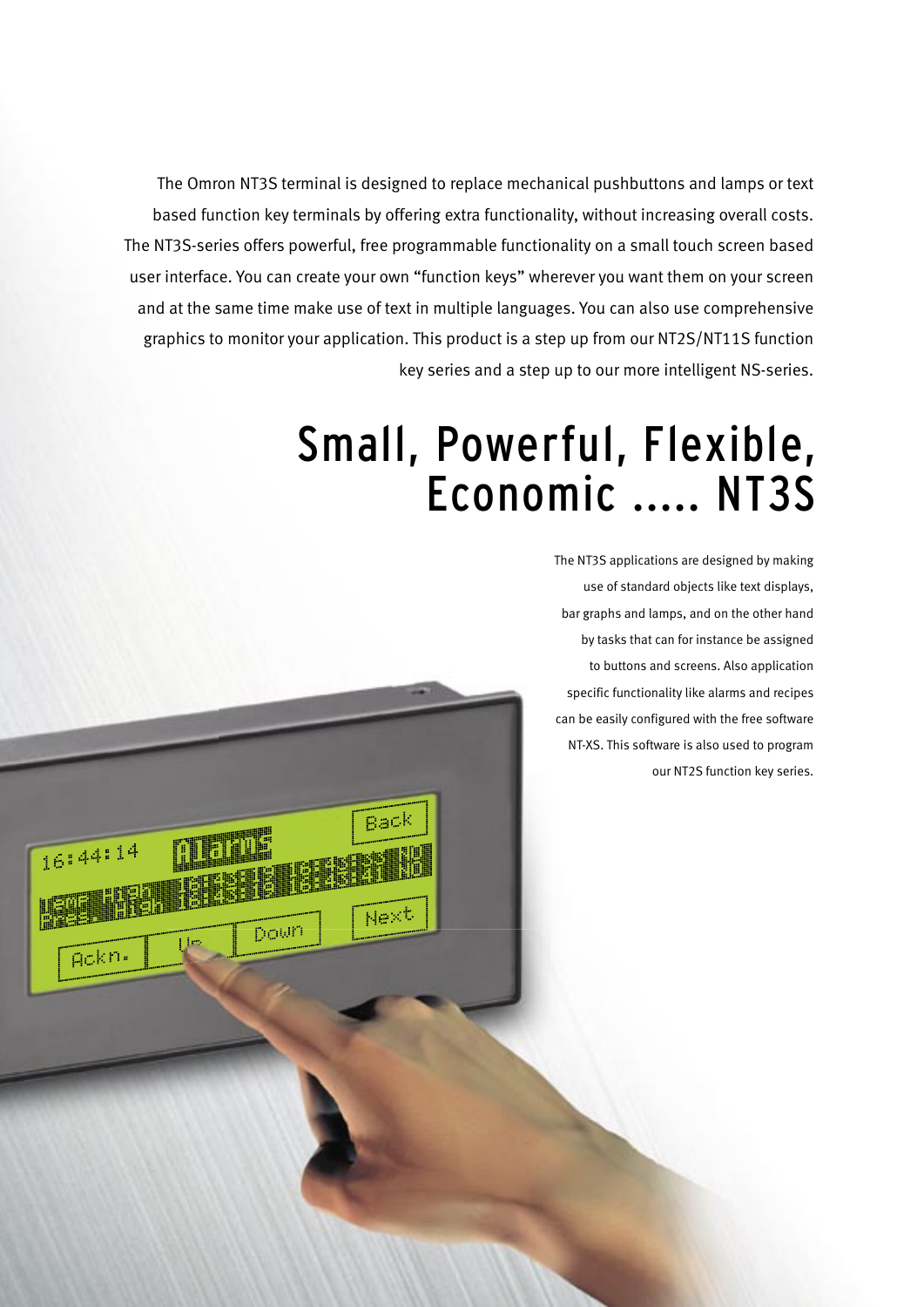



# 00

On the NT3S you can show different kind of bar graphs. Single bar graphs can be filled in different directions and multiple bar graphs with legend can easily be created with a simple wizard.

## $\mathbf{a}$

Up to nine languages can be used in the NT3S. This means you can for instance make the text buttons variable. This way you can design one project with different languages, so you can use it in different countries.

## $\bullet$

You can monitor up to 256 alarms in 16 different groups with the NT3S. Alarms can be shown with text, time, date and status. Acknowledgement can be prohibited by password.

# $\mathbf 6$

Analogue meters can also monitor values of connected devices. You can set the range, angle, and "colours" to your wish.

# 6

You can create your own buttons and lamps by making use of bitmaps or by choosing one from the library. You can set the "colour", filling and label.

# $\mathbf 6$

Showing and entering data is easy with the NT3S. Data can be shown in the desired format (HEX, BCD etc.). Entering data is performed with a pop-up keypad.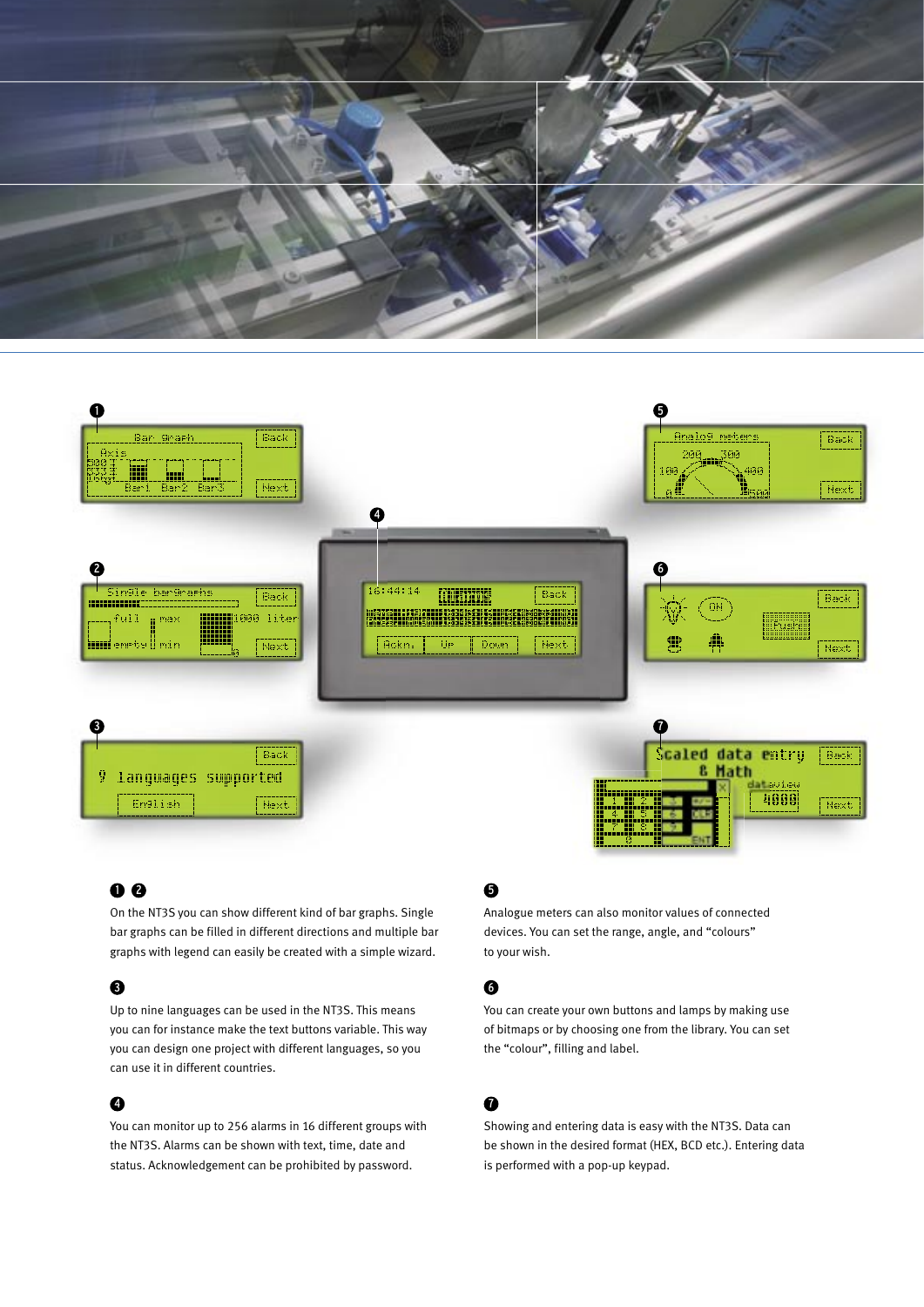

### Outstanding in many applications

The NT3S is capable of communicating trough two serial ports with two different protocols at the same time. This means that you can connect a PLC on the first port and for instance an Inverter or a Servo Drive on the second port.

The NT3S can act as gateway by reading bits or words from the PLC and "copy" them to a drive, for instance to start/stop the drive. Also you can start and stop a drive from the NT3S directly or write variables/parameters like speed, distance, voltage or torque.

You can save a lot of money by communicating directly to devices like Servo Drives or Inverters. You don't need a bus-system master in your PLC and you don't need a special Inverter with a bus-interface, because most Inverters can communicate by a standard serial protocol without extra costs.

Add to this the touch screen, the multi-language possibility, the optional real-time clock and the graphical features, like analogue meters and bar graphs, and you have a product that can really upgrade the functionality of machines with ordinary switches or buttons.

The NT3S is programmed with the same software as our NT2S function key terminal, so if you use a NT2S and your customers ask for more functionality, the NT3S is the product to use!

You can download the NT-XS software from the Omron Software Registration & Download Area (http://www.europe.omron.com).

# **NT3S Touch Screen Series featuring:**

- **• 4.1" monochrome STN LCD with LED backlight (long lifetime)**
- **• Maximum of two universal (RS232/485/422) serial ports to connect multiple devices with different protocols at the same time**
- **• Drivers for most PLCs, Inverters and Servo Controllers**
- **• Multiple data entry objects per screen with individual limit setting and math operations**
- **• Support for floating point data**
- **• Wizards for rapid application development of standard bitmapped objects**
- **• Real-time and historical alarms (historical alarms in RTC version only)**
- **• Trend graph for defined tags (RTC models only)**
- **• Saves recipes data in non-volatile memory**
- **• Windows® based programming software NT-XS for free!**
- **• IP65 design, CE/cULus Class 1 Div 2 certification\***

 *\* Class 1 Div 2 pending*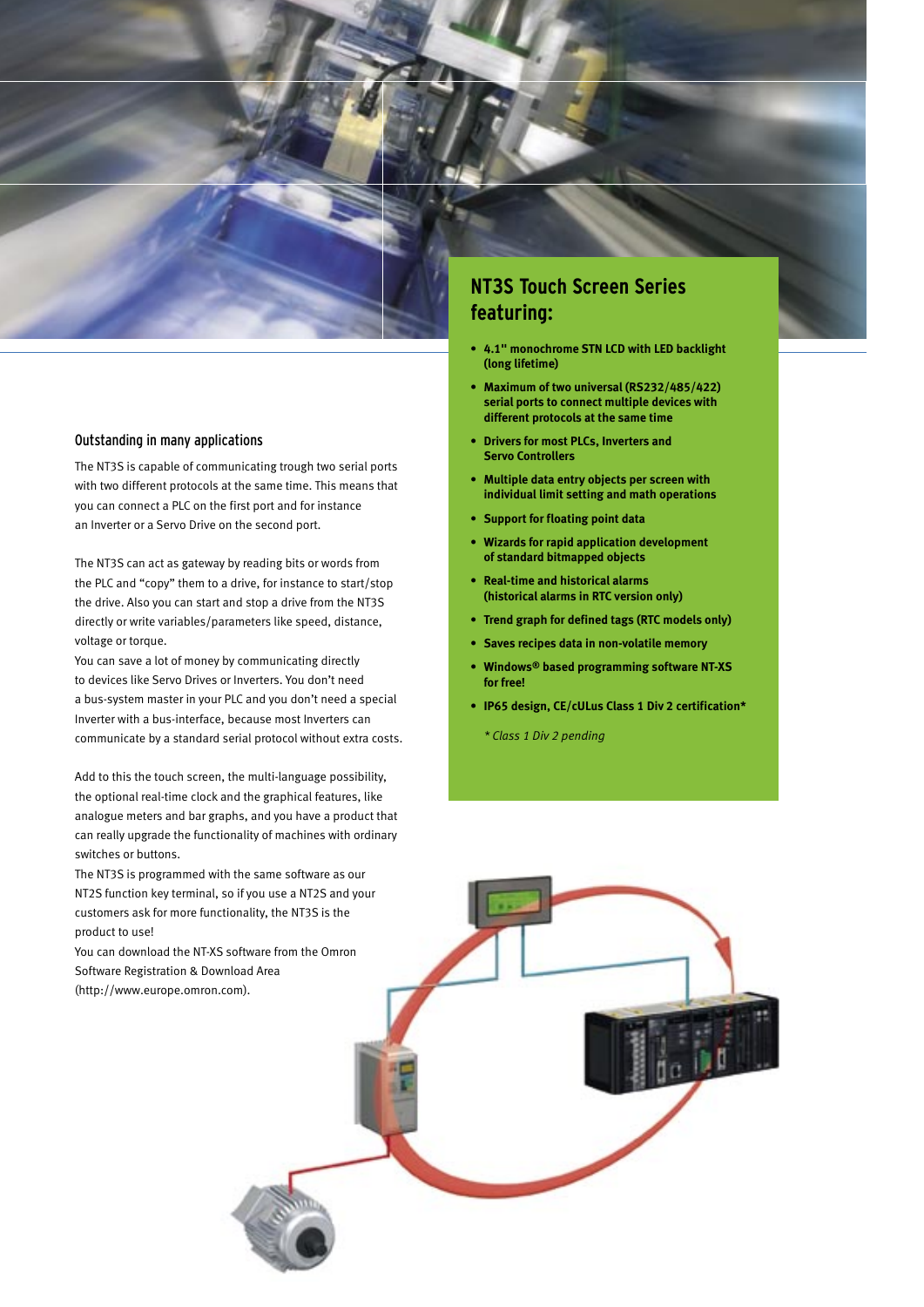



 $\Omega$ 

#### **Two port solutions**  A

A typical application for the NT3S is a machine where an Omron PLC and Intelligent Servo Drives are used. The NT3S can be used to communicate with both the PLC and the Servo Drives. This means setting parameters, reading and writing variables like speed, torque, distance and actual position. It is also possible to move data from the PLC to the Servo Drive (e.g. to change acceleration times). The NT3S gives you the advantage of being able to communicate with the drives without using a bus-system, so a smaller and less expensive PLC can be used.

#### **Gateway functionality**  B

You can also use the NT3S to connect Omron Inverters to another PLC brand. In this solution the NT3S can communicate with the third party PLC\* and at the same time the NT3S can change data in the Omron Inverters. Inverter settings can be changed directly from the screen but also from the PLC program. The NT3S acts as a gateway between the different protocols. This way you can save a lot of time developing the communication between the PLC and the Omron Drives.

#### **NT3S as local operator**

Δ

Connecting multiple NT3S terminals to one Omron PLC is a good solution for long machine lines where local setting or monitoring is needed. You can connect a maximum of 7 screens to one PLC. By using the multiple NT3S terminals next to one more advanced HMI like the Omron NS-series, you can have a high functional solution with local operation possibility against few extra costs.

\* Please contact your local Omron representative for a list of available drivers.